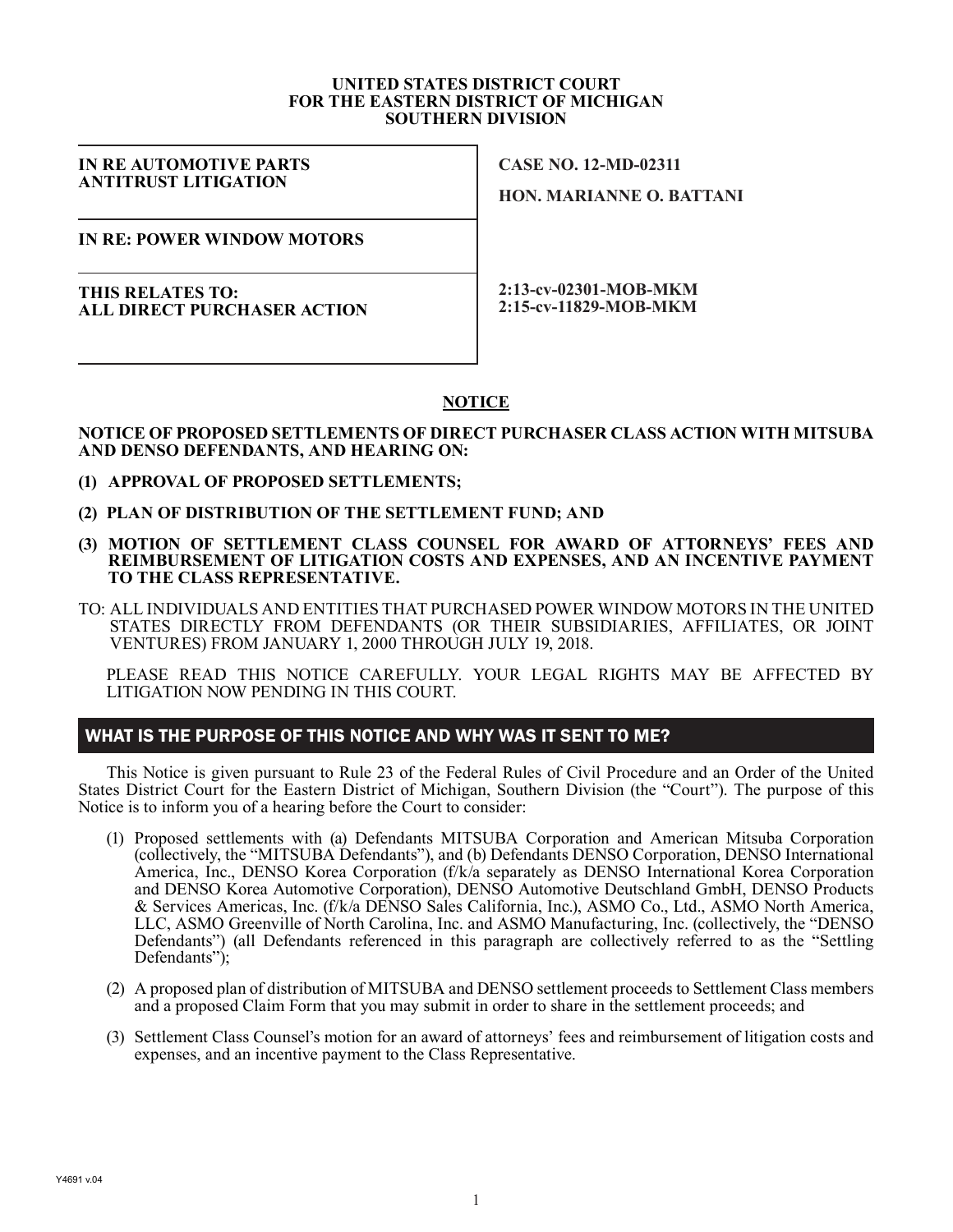This Notice provides information concerning the proposed settlements, the proposed plan of distribution, and the motion for attorneys' fees and reimbursement of litigation costs and expenses, and an incentive payment. The Notice also advises you of your rights to: participate in the settlement claims process; exclude yourself from either or both of the Settlement Classes; and object to the terms of the proposed settlements, the plan of distribution, and the requests for fees, costs and expenses, and incentive payment to the Class Representative in connection with the Court hearing on these matters.

# **BACKGROUND**

Plaintiff has reached settlements with the MITSUBA Defendants and the DENSO Defendants totaling \$3,160,761. Under the terms of the proposed settlements, MITSUBA will pay a total of \$3,060,761 (the "MITSUBA Settlement Fund"), and DENSO will pay a total of \$100,000 (the "DENSO Settlement Fund") (the two settlement funds are collectively referred to as the "Power Window Motors Settlement Fund"). As discussed below, the MITSUBA settlement is subject to rescission based upon valid and timely requests for exclusion by members of the MITSUBA Settlement Class.

This litigation, and the proposed settlements, are part of coordinated legal proceedings involving a number of parts used in motor vehicles. This litigation and the proposed settlements relate solely to Power Window Motors purchased in the United States **directly** from a Defendant, or depending on the specific settlement agreement, its parents, subsidiaries, affiliates, or joint ventures. The meaning of the term "Power Window Motors" is defined in each settlement agreement, but generally includes small electric motors used to raise and lower windows in a motor vehicle. These proposed settlements do not relate to, and have no effect upon, cases involving any product other than Power Window Motors.

If you are a member of the MITSUBA or DENSO Settlement Classes (defined below), you have the rights and options summarized here:

- You may remain in either or both of the MITSUBA or DENSO Settlement Classes and be eligible to share in the proceeds of, and be bound by the terms of, any settlement in which you elect to remain;
- You may exclude yourself from either or both of the MITSUBA or DENSO Settlement Classes, in which case you will **not** be bound by any settlement from which you exclude yourself and will **not** be eligible to share in the proceeds of that settlement;
- If you remain in either or both of the MITSUBA or DENSO Settlement Classes, you may object to that proposed settlement, to the proposed plan of distribution of the Power Window Motors Settlement Fund, or to Settlement Class Counsel's request for an award of attorneys' fees and reimbursement of litigation costs and expenses, and an incentive payment to the Class Representative. You may also appear at the hearing where the Court will consider these matters;
- You may enter an appearance in the litigation through your own counsel at your own expense; and
- Any Settlement Class member who wishes to participate in the distribution of the MITSUBA and DENSO Settlement Funds must complete and submit a copy of the Claim Form on or before **November 19, 2019**.

### WHO IS IN THE SETTLEMENT CLASSES?

The Court has provisionally certified a Direct Purchaser MITSUBA Settlement Class ("MITSUBA Settlement Class") and a Direct Purchaser DENSO Settlement Class (the "DENSO Settlement Class") for the purpose of disseminating notice of the proposed MITSUBA and DENSO settlements.

The MITSUBA Settlement Class is defined as follows:

All individuals and entities who purchased Power Window Motors in the United States directly from one or more Defendants (or their subsidiaries, affiliates, or joint ventures) from January 1, 2000 through July 19, 2018. Excluded from the Settlement Class are Defendants, their present and former parent companies, subsidiaries, and affiliates, federal governmental entities and instrumentalities of the federal government, and states and their subdivisions, agencies, and instrumentalities.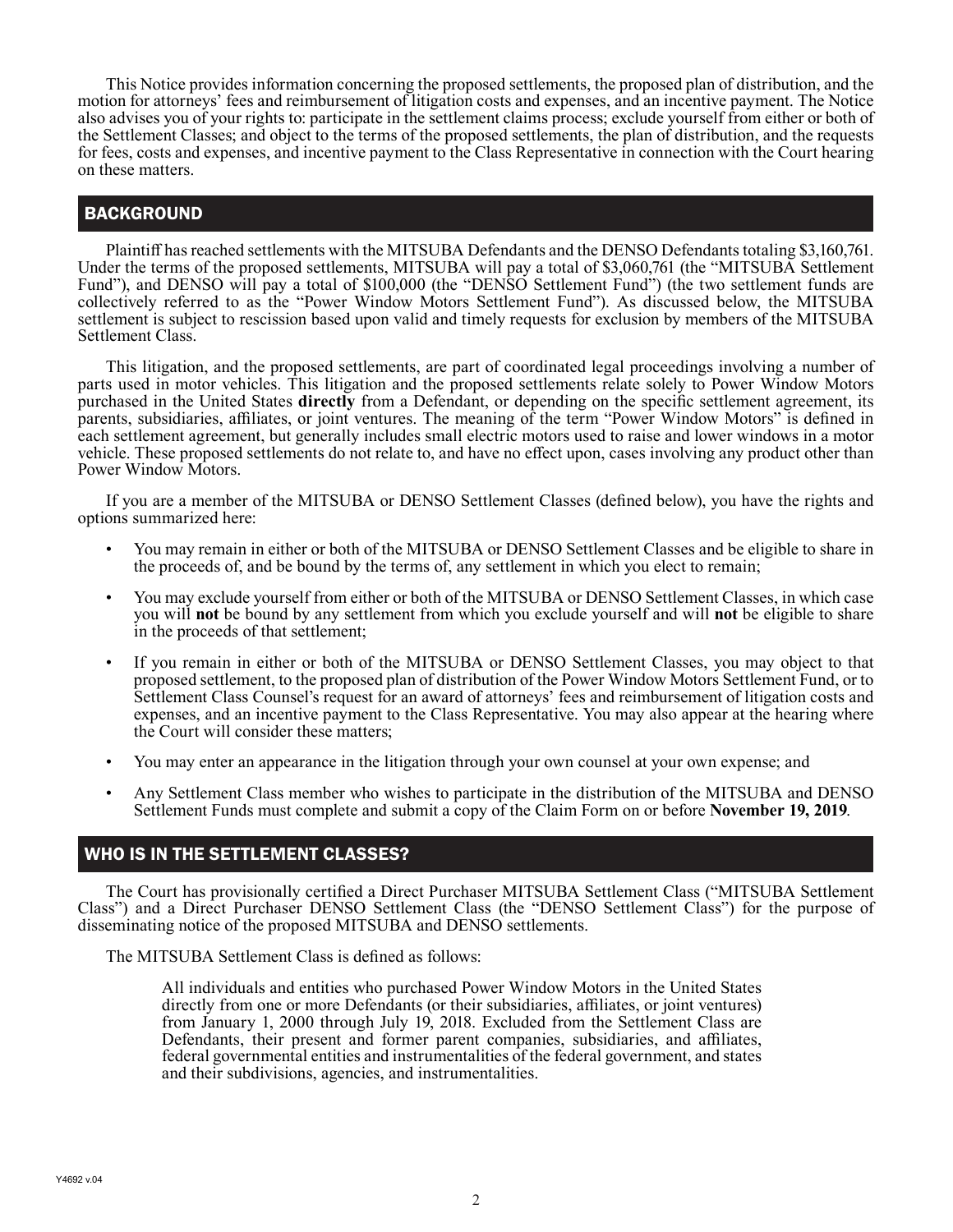For purposes of the MITSUBA Settlement Class definition set forth above, the following entities are Defendants: DENSO Corporation; DENSO International America, Inc.; DENSO International Korea Corporation (f/k/a separately as DENSO International Korea Corporation and DENSO Korea Automotive Corporation); ASMO North America, LLC; ASMO North Carolina, Inc.; MITSUBA Corporation; American Mitsuba Corporation; Robert Bosch GmbH; Bosch Electrical Drives Co., Ltd.; and Robert Bosch LLC.

The DENSO Settlement Class is defined as follows:

All individuals and entities who purchased Power Window Motors in the United States directly from one or more Defendant(s) (or their subsidiaries, affiliates, or joint ventures) from January 1, 2000 through July 19, 2018. Excluded from the Settlement Class are Defendants, their present and former parent companies, subsidiaries, and affiliates, federal governmental entities and instrumentalities of the federal government, and states and their subdivisions, agencies, and instrumentalities.

For purposes of the DENSO Settlement Class definition set forth above, the Defendants are: Robert Bosch GmbH; Bosch Electrical Drives Co., Ltd.; Robert Bosch LLC; DENSO Corporation; DENSO International America, Inc.; DENSO Korea Corporation (f/k/a separately as DENSO International Korea Corporation and DENSO Korea Automotive Corporation); ASMO North America, LLC; ASMO North Carolina, Inc.; MITSUBA Corporation; American Mitsuba Corporation; Matsushita Electric Industrial Co., Ltd; Mabuchi Motor Co., Ltd.; Valeo S.A.; Jidosha Denki Kogyo Co., Ltd.; and their parents, subsidiaries, and affiliates.

Plaintiff All European Auto Supply, Inc. has been appointed by the Court to serve as "Class Representative" for the MITSUBA and DENSO Settlement Classes. The Court has appointed the law firms of Freed Kanner London & Millen LLC, Kohn, Swift & Graf, P.C., Preti, Flaherty, Beliveau & Pachios LLP, and Spector Roseman & Kodroff, P.C. to serve as "Settlement Class Counsel" for the Settlement Classes.

# WHAT IS THIS LITIGATION ABOUT?

In May 2015, Plaintiff filed a class action lawsuit against Defendants on behalf of a class of direct purchasers of Power Window Motors, alleging that Defendants conspired to raise, fix, maintain, and stabilize prices, rig bids, and allocate the supply of Power Window Motors sold in the United States, in violation of federal antitrust laws. Plaintiff further alleges that as a result of the conspiracy, it and other direct purchasers of Power Window Motors were injured by paying more than they would have paid in the absence of the alleged illegal conduct.

The Settling Defendants deny Plaintiff's allegations and liability and have asserted defenses to Plaintiff's claims. The Settling Defendants have agreed to settle this matter to avoid the expense and burden of further litigation. The Court has not issued any findings or rulings with respect to the merits of Plaintiff's claims or the Settling Defendants' defenses. These settlements, if approved by the Court, will fully resolve Plaintiff's claims in this litigation.

# WHAT RELIEF DO THE PROPOSED SETTLEMENTS PROVIDE?

Plaintiff, on behalf of the MITSUBA Settlement Class, entered into a settlement agreement with the MITSUBA Defendants on July 19, 2018 (the "MITSUBA Settlement Agreement"), in which the MITSUBA Defendants have agreed to pay \$3,060,761. The MITSUBA Settlement Agreement gives MITSUBA and Plaintiff the right to withdraw from the settlement based upon valid and timely requests for exclusion by MITSUBA Settlement Class members.

Plaintiff, on behalf of the DENSO Settlement Class, entered into a settlement agreement with the DENSO Defendants on February 4, 2019 (the "DENSO Settlement Agreement"), in which the DENSO Defendants have agreed to pay \$100,000.

As part of the settlement agreements described above, the MITSUBA and DENSO Defendants have each agreed to cooperate with Settlement Class Counsel in the prosecution of claims against any other Defendant, should the need for such cooperation arise.

This Notice is only a summary of the terms of the proposed settlements. The MITSUBA and DENSO Settlement Agreements contain other important provisions, including the release of certain claims against the MITSUBA and DENSO Defendants (and companies and people affiliated with them). For the complete terms of the settlements, you are referred to the settlement agreements, which are on file with the Clerk of Court and are available online at www.AutoPartsAntitrustLitigation.com/PowerWindowMotors. The proposed settlements must receive final approval by the Court to become effective.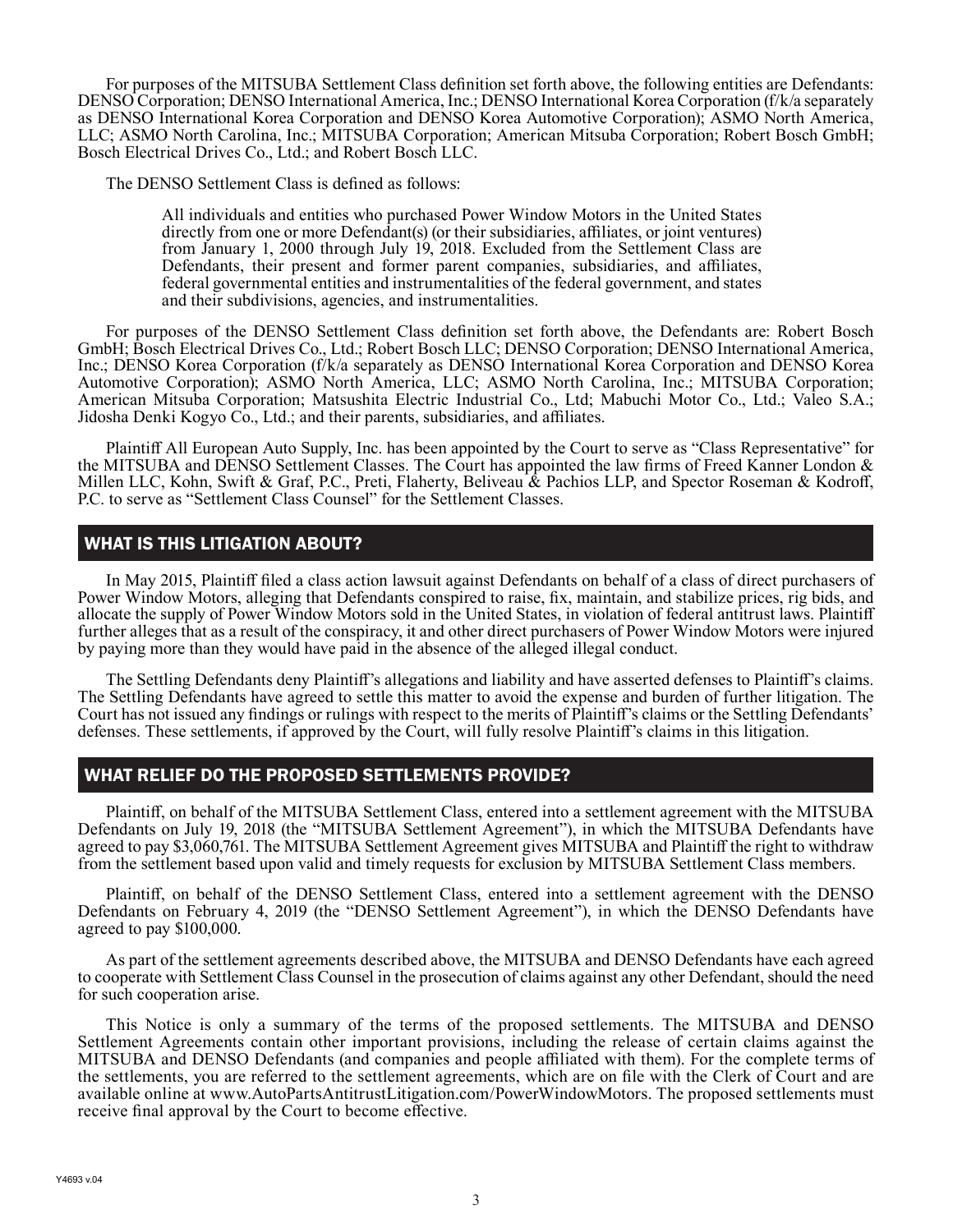If you wish to object to the approval of either of the settlements, you may do so, but only in accordance with the procedures set forth below. If you do not object to a settlement, you do not need to take any action at this time to indicate your support for, or lack of objection to, that settlement.

## HOW DO I REMAIN IN THE SETTLEMENT CLASSES AND WHAT HAPPENS IF I DO?

If you are a member of either of the MITSUBA or DENSO Settlement Classes as defined above, you will automatically remain in that Settlement Class unless you elect to be excluded. If you wish to remain in a Settlement Class, you do not need to take any action at this time with respect to that Settlement Class, and your interests will be represented by the Class Representative and by Settlement Class Counsel. If you remain in the MITSUBA or DENSO Settlement Classes and the proposed settlement with that Defendant is approved and becomes effective, you will be bound by its terms, including the release provisions, whether or not you receive a share of the settlement proceeds attributable to that settlement.

You will have no responsibility to individually pay attorneys' fees or expenses. Any such fees and expenses will be paid solely from amounts obtained from the Defendants, whether by settlement or judgment, and must be approved by the Court after notice to you and a hearing. If you choose, you may also have your own attorney enter an appearance on your behalf and at your expense.

# HOW WILL THE SETTLEMENT FUNDS BE DISTRIBUTED?

The Power Window Motors Settlement Fund, with accrued interest, less any amounts approved by the Court for payment of attorneys' fees, litigation and settlement administration costs and expenses, and an incentive payment to the Class Representative (the "Net Power Window Motors Settlement Fund"), will be distributed among the members of the Settlement Classes who complete and timely submit a copy of the Claim Form that is included with this Notice. Any Claim Form submitted electronically must be submitted **on or before November 19, 2019**. Any Claim Form submitted via mail must be **postmarked on or before November 19, 2019**.

The Net Power Window Motors Settlement Fund will be distributed *pro rata* to all Claimants based upon their **direct** purchases of Power Window Motors in the United States from Defendants during the applicable Class Period. The distribution will take place as soon as practicable after review, determination, and audit of the Claim Forms by the Settlement Administrator and approval by the Court of the Settlement Administrator's recommendations as to the amounts to be paid to the Claimants.

**Do not dispose of any document that reflects your purchases of Power Window Motors in the United States directly from any Defendant (or its parents, affiliates, subsidiaries, or joint ventures) during the period from January 1, 2000 through July 19, 2018. You may need those documents to complete and substantiate your Claim Form, which will be subject to inquiry and verification.**

# WHAT IF I DO NOT WANT TO REMAIN IN ONE OR MORE OF THE SETTLEMENT CLASSES?

You may exclude yourself from either or both of the Settlement Classes. If you wish to exclude yourself from either or both of the Settlement Classes, you must send a request for exclusion, in writing, by certified mail, return receipt requested, **postmarked no later than September 27, 2019**, to Settlement Class Counsel, and to counsel for Settling Defendants, at the addresses set forth below, and to the following address:

> Power Window Motors Direct Purchaser Antitrust Litigation P.O. Box 6389 Portland, OR 97228-6389

Your request for exclusion must identify the Settlement Class or Classes from which you are seeking exclusion and must include the full name and address of the purchaser (including any predecessor or successor entities and any trade names). You are also requested to identify the Defendant(s) (or parent, affiliate, subsidiary, or joint venture) from which you purchased Power Window Motors during the Class Period for the Settlement Class from which you seek exclusion, the Power Window Motors purchased during the Class Period, and the dollar amount of your purchases. If you validly exclude yourself from either or both of the Settlement Classes, you will not be bound by any decision concerning the Settlement Class or Classes from which you exclude yourself, and you may pursue individually any claims you may have against that Defendant (at your own expense), but you will not be eligible to share in the settlement proceeds attributable to that Defendant.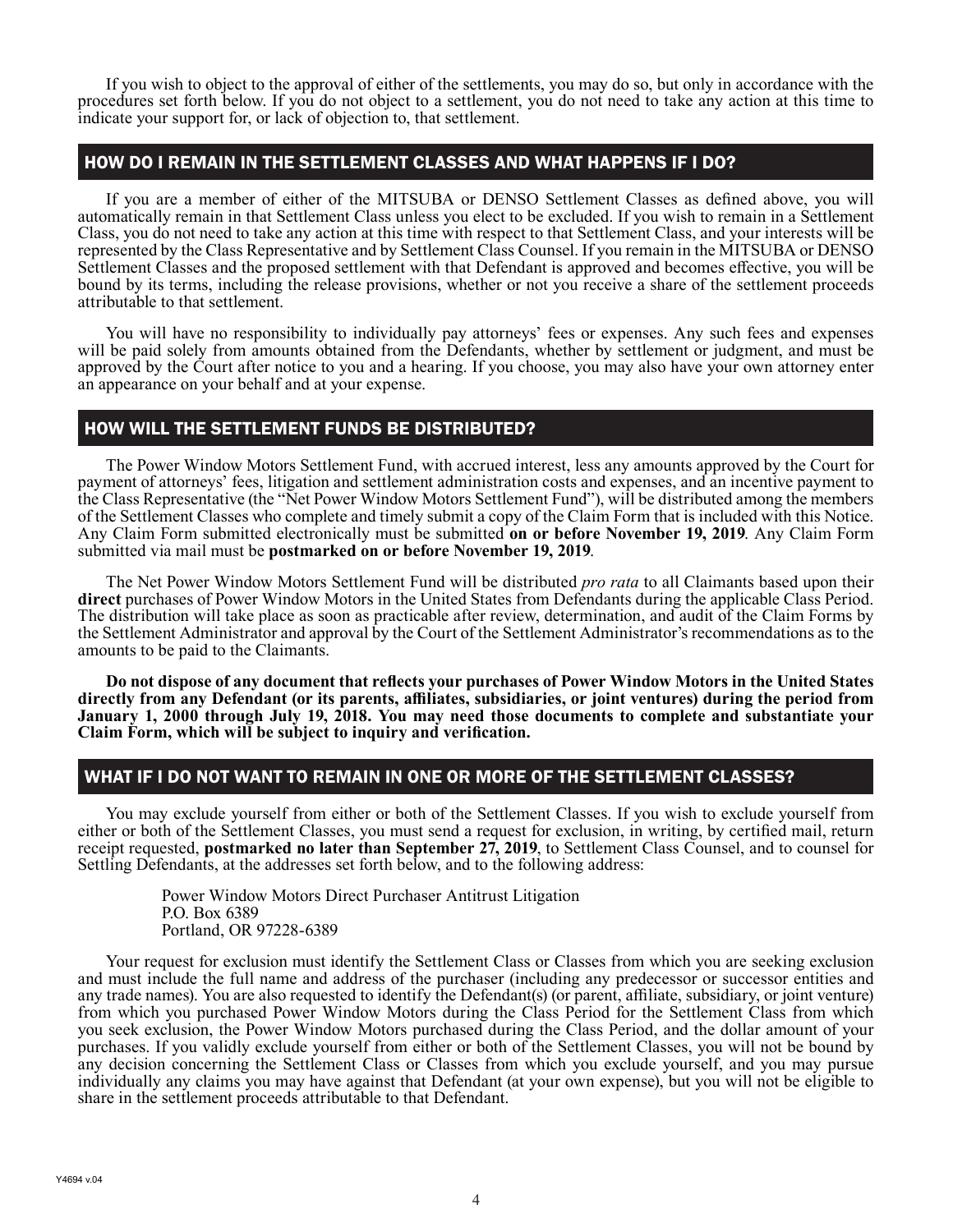## REQUEST FOR ATTORNEYS' FEES AND EXPENSES, AND INCENTIVE PAYMENTS

The Court has appointed the law firms identified above as Settlement Class Counsel. These law firms, together with other firms that have worked on this litigation, will file a petition for an award of attorneys' fees and reimbursement of their costs and expenses in prosecuting the case. The request of Settlement Class Counsel for attorneys' fees will not exceed 30 percent (30%) of the Power Window Motors Settlement Fund.

Settlement Class Counsel will also request an incentive payment to Plaintiff All European Auto Supply, Inc., which was appointed by the Court to serve as Class Representative for the Settlement Classes, in the total amount of \$25,000.

The application for attorneys' fees and litigation costs and expenses and an incentive payment will be filed on or before September 6, 2019. After that date, the petition for attorneys' fees will be available for your review on the settlement website at www.AutoPartsAntitrustLitigation.com/PowerWindowMotors. If you remain a member of either of the two Settlement Classes and you wish to object to the requests for fees and expenses or an incentive payment, you must do so in writing in accordance with the procedures for objections set forth below. If you do not oppose any of these requests, you do not need to take any action in that regard.

### WHEN WILL THE COURT CONSIDER THESE MATTERS AND HOW CAN I TELL THE COURT WHAT I THINK ABOUT THE SETTLEMENTS?

The Court will hold a hearing on November 5, 2019, at 2:00 p.m., at the Theodore Levin United States Courthouse, 231 West Lafayette Boulevard, Detroit, MI 48226, Courtroom 250 (or such other courtroom as may be assigned for the hearing), to determine whether to approve: the proposed MITSUBA and DENSO settlements; the proposed plan of distribution of the Power Window Motors Settlement Fund; and Settlement Class Counsel's requests for an award of attorneys' fees and reimbursement of litigation costs and expenses and an incentive payment. The hearing may be rescheduled, continued, or adjourned, and the courtroom assigned for the hearing may be changed, without further notice to you.

If you remain a member of either of the MITSUBA or DENSO Settlement Classes and you wish to object to that proposed settlement, or to the proposed plan of distribution of the Power Window Motors Settlement Fund, or to Settlement Class Counsel's requests for an award of attorneys' fees and reimbursement of litigation costs and expenses, and an incentive payment, you must do so in writing and at your own expense. Any such objection must include the caption of this litigation, must be signed, and must be **filed no later than September 27, 2019**, with the Clerk of Court, United States District Court for the Eastern District of Michigan, Southern Division, Theodore Levin United States Courthouse, 231 West Lafayette Boulevard, Detroit, MI 48226, and mailed to the following counsel, **postmarked no later than September 27, 2019**:

Steven A. Kanner FREED KANNER LONDON & MILLEN LLC 2201 Waukegan Road, Suite 130 Bannockburn, IL 60015 Telephone: (224) 632-4500

Gregory P. Hansel PRETI, FLAHERTY, BELIVEAU & PACHIOS LLP One City Center, P.O. Box 9546 Portland, ME 04112-9546 Telephone: (207) 791-3000

Joseph C. Kohn KOHN, SWIFT & GRAF, P.C. 1600 Market Street, Suite 2500 Philadelphia, PA 19103 Telephone: (215) 238-1700

Eugene A. Spector SPECTOR ROSEMAN & KODROFF, P.C. Two Commerce Square 2001 Market Street, Suite 3420 Philadelphia, PA 19103 Telephone: (215) 496-0300

*Co-Lead Counsel for the Direct Purchaser Settlement Classes*

Rachel S. Brass GIBSON, DUNN & CRUTCHER LLP 555 Mission Street, Suite 3000 San Francisco, CA 94105 Telephone: (415) 393-8200

*Counsel for the MITSUBA Defendants*